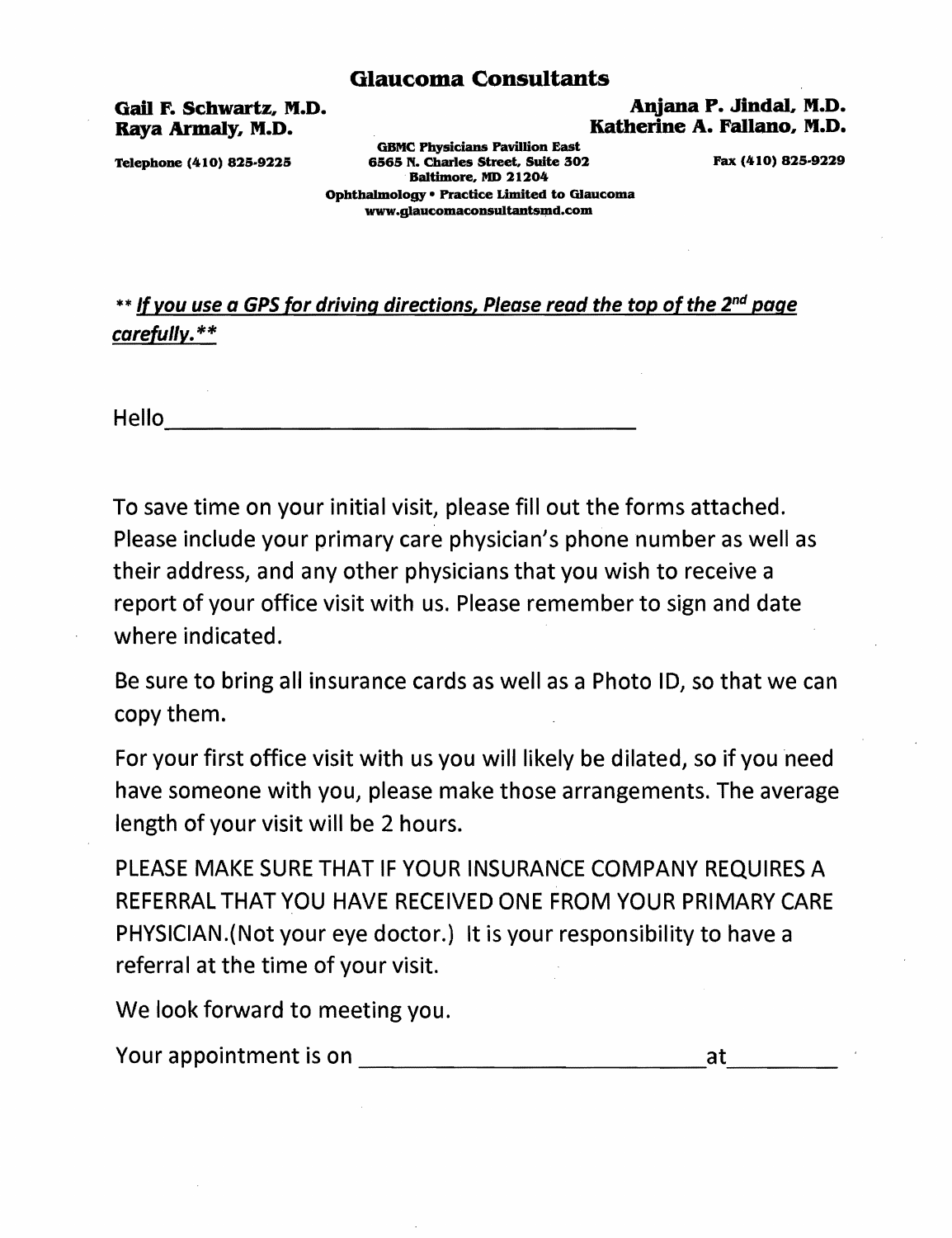# Gail F. Schwartz, M.D. Anjana P. Jindal, M.D. Katherine A. Fallano, M.D.

GBMC Physicians Pavillion East Telephone (410) 825-9225 6565 N. Charles Street. Suite 302 Pax (410) 825-9229 Baltimore. MD 21204 Ophthalmology . Practice Limited to Glaucoma www.gIaucomaconsuitantsmd.com

# DIRECTIONS TO GBMC

# For GPS In the View plan to use a GPS for directions you must

# input the following address\*6701 N. Charles Street, Towson MD 21204

Once in the GBMC Campus get your parking ticket then bare to the right, follow any signs for Iris Park once you bare right and keep going straight you will need to go straight into the Iris Parking Garage. Once on the 1<sup>st</sup> floor of Iris Garage Walk across the street into the East Pavilion. Then take the elevator on your left to the 3<sup>rd</sup> floor. We are Suite # 302.

Greater Baltimore Medical Center (GBMC), Is located on N. Charles St. in Towson, just north of the Baltimore City line, between Bellona Ave. & Towsontown Blvd. GBMC is only 15 mins from Baltimore Inner Harbor.

FROM: 1-695 Baltimore Beltway Turn right onto exit 25, Charles Street. Go South for 1.5 miles. The very next traffic light AFTER Towsontown Blvd turn left onto the GBMC Campus.

FROM: Pennsylvania GBMC is approximately 25 minutes from the Pennsylvania Border. Take 1-83 south until it splits left to i-695 East towards Towson. Take I-695 & immediately turn right onto exit 25 (Charles Street). Proceed 1.5 miles, turn left at the 1<sup>st</sup> traffic light AFTER Towsontown Blvd.

From: Delaware Take 1-95 South to 1-695 West towards Towson. Follow 1-695 to exit 25 (Charles Street). Turn left from exit ramp, & follow the small traffic circle onto Charles Street, go south for 1.5 miles, turn left at the 1<sup>st</sup> traffic light AFTER Towsontown Blvd.

From: Washington D.C./BWI Airport Take 1-295 North to 1-695 North towards Towson. Follow 1-695 to exit 25 (Charles Street), proceed 1.5 miles South on Charles Street, turn left at the 1<sup>st</sup> traffic light AFTER Towsontown Blvd.

FROM: Downtown Baltimore Take I-83 North to Northern Pkwy Exit. Turn right onto Northern Pkwy. Follow to N. Charles Street, turn left, & proceed North on Charles Street for 2.2 miles. Turn Right onto GBMC campus.

FROM: Western Maryland Take 1-70 East to 1-695 North towards Towson. Follow 1-695 to exit 25 (Charles Street), go South for 1.5 miles, turn left at the 1<sup>st</sup> traffic light AFTER Towsontown Blvd.

FROM: Eastern Shore Take the Bay Bridge to I-97 North. Follow I-695. Take to I-695 North to exit 25(Charles Street), go South for 1.5 miles, turn left at the 1<sup>st</sup> traffic light AFTER Towsontown Blvd.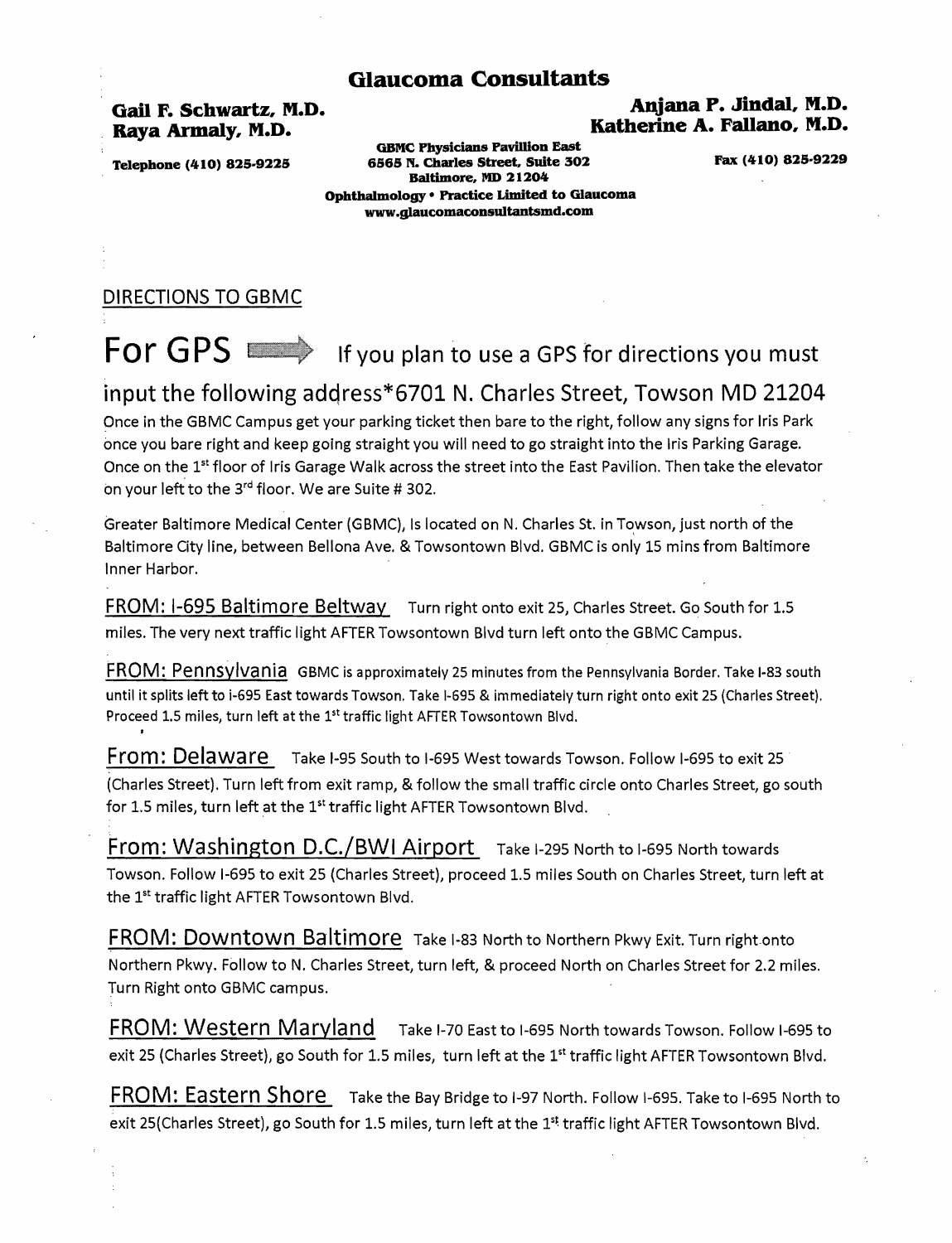#### ,PATIENT INFORMATION GLAUCOMA CONSULTANTS

| Name (Last, First, MI)                                 |                                |  |
|--------------------------------------------------------|--------------------------------|--|
| Date of Birth<br>Sex                                   | Social Security#               |  |
| Home Phone (                                           | <b>Marital Status</b>          |  |
| <b>Address</b><br>City                                 | <b>State</b><br>Zip            |  |
| Occupation                                             | Employer                       |  |
| <b>Work Address</b>                                    |                                |  |
| <b>Work Phone</b>                                      | <b>CELL PHONE</b>              |  |
| <b>E-Mail Address</b>                                  |                                |  |
|                                                        |                                |  |
| Referring Physician                                    | Phone (                        |  |
| <b>Referring Physician Address</b>                     |                                |  |
| Medical Doctor                                         | Phone (                        |  |
| <b>Medical Doctor Address</b>                          |                                |  |
| Phone (<br><b>Emergency Name</b>                       | Relationship                   |  |
| Guarantor Information (Complete is other than patient) |                                |  |
| <b>Guarantor Name</b>                                  | Phone (                        |  |
| <b>Guarantor Address</b>                               |                                |  |
| <b>Guarantor Social Security #</b>                     | <b>Relationship to Patient</b> |  |
| <b>Guarantor Employer</b>                              | <b>Guarantor Date of Birth</b> |  |
| <b>Work Address</b>                                    | Work Phone (                   |  |
| <b>Primary Insurance</b>                               |                                |  |
| Ins. Name                                              | Phone(                         |  |
| Ins. Co. Address                                       |                                |  |
| Name of Policy Holder                                  | Relationship to Patient        |  |
| Policy #                                               | Policy Holder Date of Birth    |  |
| Employer                                               | <b>Group Name</b>              |  |
| <b>Group Number</b>                                    | <b>Effective Date</b>          |  |
| <b>Secondary Insurance</b>                             |                                |  |
| Ins. Name                                              | Phone(                         |  |
| Ins. Co. Address                                       |                                |  |
| Name of Policy Holder                                  | <b>Relationship to Patient</b> |  |
| Policy #                                               | Policy Holder Date of Birth    |  |
| Employer                                               | <b>Group Name</b>              |  |
| <b>Group Number</b>                                    | <b>Effective Date</b>          |  |

By signing I attest the information is true and correct. I agree to be financially responsible for any services provided by Glaucoma Consultants if: insurance information is not correct, not covered by my plan, applied to co insurance or deductibles, or the required authorizations or referrals have not been obtained.

I authorize payment of insurance benefits to Glaucoma Consultants for services rendered during my entire course of treatment and care in accordance with the coverage provisions of my insurance contract.

I authorize the holder of my medical information to release to my insurance carrier, any information needed to determine these benefits. I permit this authorization to be used in place of original signature. The authorization, unless revoked by me or my guarantor in writing, will remain in my medical record for life.

extending the state of the state of the state of the state of the state of the state of the state of the state<br>Signature: the state of the state of the state of the state of the state of the state of the state of the state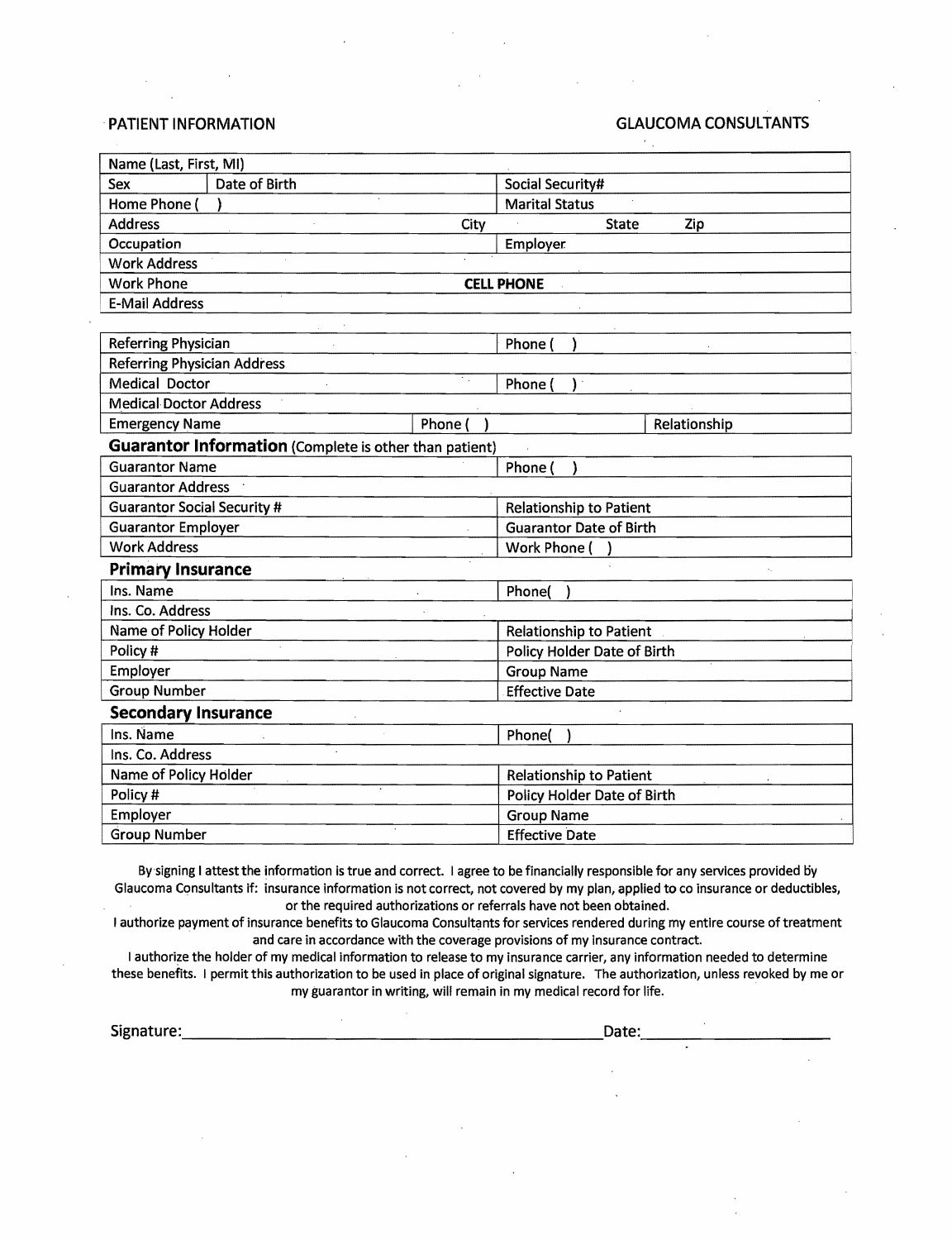# MEDICAL HISTORY AND REVIEW OF SYSTEMS GLAUCOMA CONSULTANTS

Name Sex Age Date

Medical Doctor Medical Doctor Phone#

| <b>Past Medical History</b> | Yes | N <sub>o</sub> | <b>Explanation</b> | <b>Review of Systems</b>     | Yes | <b>No</b> | <b>Explanation</b> |
|-----------------------------|-----|----------------|--------------------|------------------------------|-----|-----------|--------------------|
| <b>Arthritis</b>            |     |                |                    | Pregnant                     |     |           |                    |
| Asthma/Emphysema            |     |                |                    | <b>Blood in Bowels</b>       |     |           |                    |
| <b>Bleeding Problems</b>    |     |                |                    | <b>Breathing Problems</b>    |     |           |                    |
| Cancer                      |     |                |                    | <b>Chest Pain</b>            |     |           |                    |
| <b>Diabetes</b>             |     |                |                    | Depression/Anxiety           |     |           |                    |
| Heart Attack                |     |                |                    | <b>Dizziness</b>             |     |           |                    |
| <b>Heart Disease</b>        |     |                |                    | Fevers                       |     |           |                    |
| <b>High Blood Pressure</b>  |     |                |                    | <b>Joint Pain</b>            |     |           |                    |
| <b>High Cholesterol</b>     |     |                |                    | <b>Liver Disease</b>         |     |           |                    |
| <b>Irregular Heartbeat</b>  |     |                |                    | Numbness/Tingling            |     |           |                    |
| Kidney Disease              |     |                |                    | <b>Skin Rash or Tumor</b>    |     |           |                    |
| <b>Migraine Headaches</b>   |     |                |                    | <b>Sleeping Difficulties</b> |     |           |                    |
| <b>Psychiatric Problems</b> |     |                |                    | <b>Swollen Glands</b>        |     |           |                    |
| <b>Seizures</b>             |     |                |                    | Ulcer                        |     |           |                    |
| <b>Stroke</b>               |     |                |                    | <b>Urinary Problems</b>      |     |           |                    |
| <b>Thyroid Disease</b>      |     |                |                    | <b>Weight Loss</b>           |     |           |                    |
| Deafness                    |     |                |                    | <b>Hearing loss</b>          |     |           |                    |
| Abdominal pain              |     |                |                    | Vomiting/Diarrhea            |     |           |                    |
| Nose/Throat                 |     |                |                    | Sinus problems/sore throat   |     |           |                    |
| Other                       |     |                |                    | Other -                      |     |           |                    |

| ---<br>_____<br>.<br>Surgeries (Type, When Performed) | $\overline{\phantom{a}}$<br><b><i><u>Property Administration</u></i></b><br><b>Medications and Dosage</b> |  |
|-------------------------------------------------------|-----------------------------------------------------------------------------------------------------------|--|
|                                                       |                                                                                                           |  |
|                                                       |                                                                                                           |  |
|                                                       |                                                                                                           |  |
|                                                       |                                                                                                           |  |
| Allergies to Medication (Name, Reaction)              |                                                                                                           |  |
|                                                       |                                                                                                           |  |
|                                                       |                                                                                                           |  |
|                                                       |                                                                                                           |  |

| <b>Past Ocular History</b> | <b>Yes</b> | No | <b>Family History</b>                      | Yes | No |
|----------------------------|------------|----|--------------------------------------------|-----|----|
| Glaucoma                   |            |    | Glaucoma                                   |     |    |
| Cataracts                  |            |    | <b>Loss of Vision</b>                      |     |    |
| Crossed or lazy eyes       |            |    | <b>Macular Degeneration</b>                |     |    |
| Eye Injury                 |            |    | <b>Diabetes</b>                            |     |    |
| <b>Retinal Disease</b>     |            |    | <b>Social History</b>                      |     |    |
| <b>Blindness</b>           |            |    | Do you smoke?                              |     |    |
| <b>Reading Glasses</b>     |            |    | # cigs/day, how many years? If quit, when? |     |    |
| <b>Distance Glasses</b>    |            |    | Do you drink alcohol?                      |     |    |
| <b>Bifocals</b>            |            |    | How much/often?                            |     |    |
| <b>Contact Lenses</b>      |            |    | Do you take street drugs?                  |     |    |
| Laser surgery of eye       |            |    | Do you live alone?                         |     |    |
| <b>Eye Surgery</b>         |            |    | Does your vision hamper your lifestyle?    |     |    |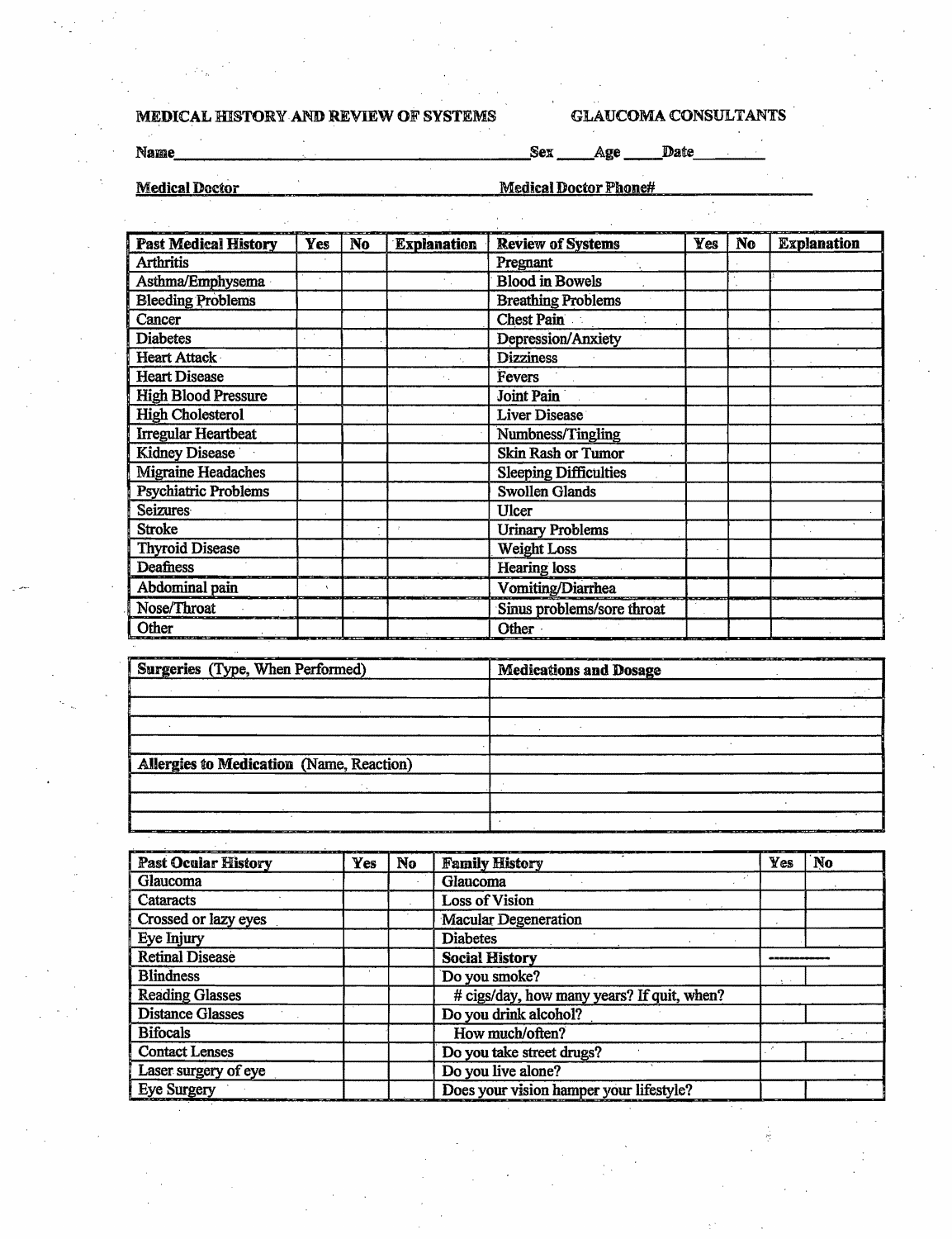# Gail F. Schwartz, M.D.<br>
Raya Armaly, M.D.<br>
Raya Armaly, M.D.<br>
Anjana P. Jindal, M.D.

GBMC Physicians Pavillion East Telephone (410) 825-9225 6565 N. Charles Street. Suite 302 Fax (410) 825-9229 Baltimore, MD 21204 Ophthalmology . Practice Limited to Glaucoma www.glaucomaconsultantsmd.com

# Authorization to Release Medical Information

I authorize Glaucoma Consultants to release Medical/Protected information to:

| Name                | Relationship |
|---------------------|--------------|
|                     |              |
| Name                | Relationship |
| Name                | Relationship |
| Name                | Relationship |
| Name                | Relationship |
| <b>Signature</b>    | <b>Date</b>  |
| <b>Relationshin</b> |              |

Katherine A. Fallano, M.D.

Relationship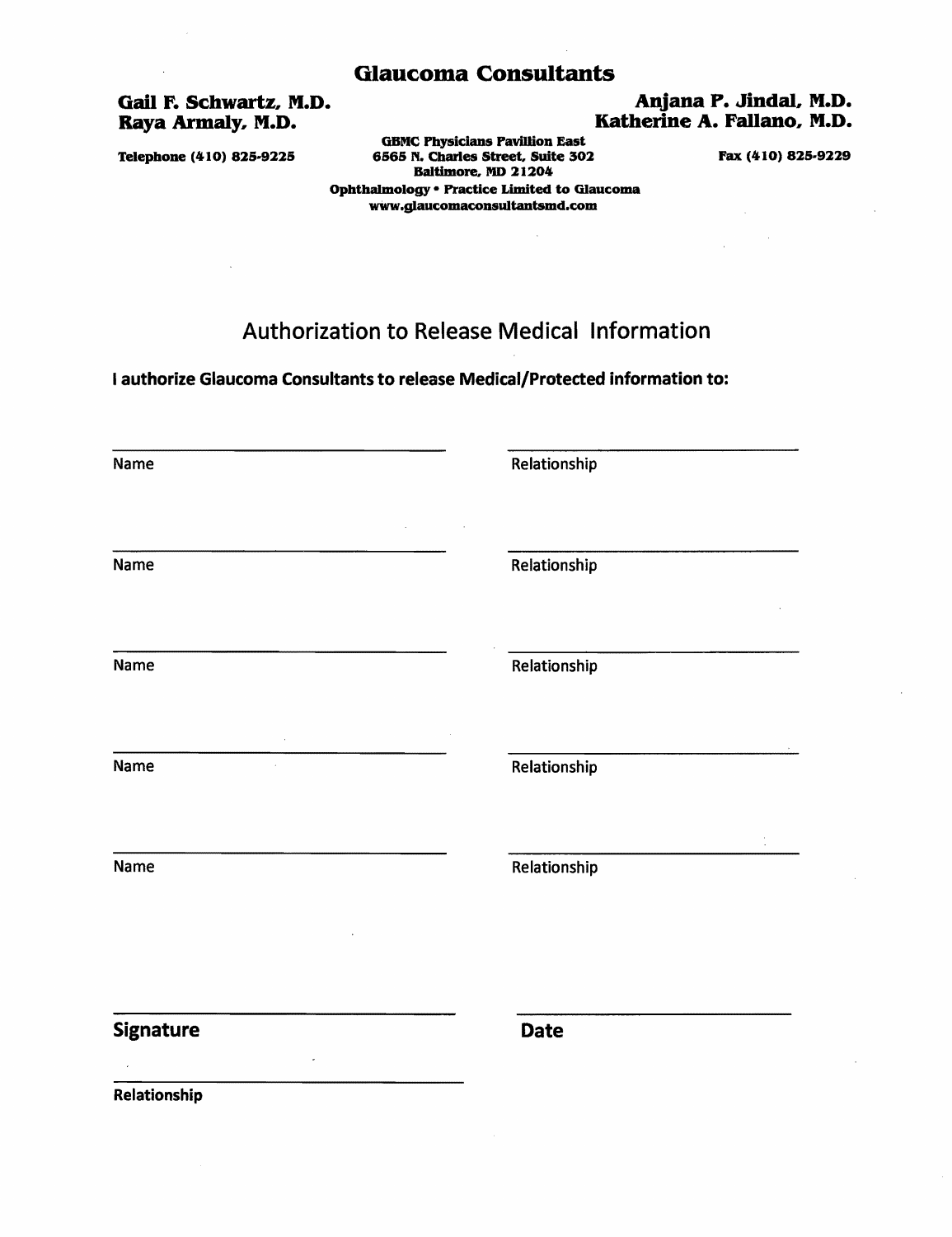## Gail F. Schwartz, M.D.<br>Raya Armaly, M.D. 6. The Raya Armaly, M.D. 6. The P. Jindal. M.D. 6. The Raya Armaly, M.D. Katherine A. Fallano, M.D.

GBMC Physicians Pavillion East Telephone (410) 825-9225 6565 N. Charles Street, Suite 302 Fax (410) 825-9229 Baltimore, NO 21204 Opbtbalmology· Practice Limited to Glaucoma www.g1aucomaconsultantsmd.com

# Financial Policy

Thank you for choosing Glaucoma Consultants. All patients must complete our Medical History Form and our Financial Policy Form before seeing our physicians. Our office policy requires that we scan your insurance card(s) every visit. You are responsible for providing us with your insurance information, a form of identification and keeping this information current. If we experience a claim denial because your information is outdated or incorrect, any balance due becomes your responsibility.

If your insurance company states you have co-pay, this copay is due and payable at the time of your visit.

We accept Cash, Checks, Visa, MasterCard, Discover or American Express.

#### Medicare

All of our physicians participate with Medicare and accept assignment. If your insurance is Medicare, you will be responsible for the 20% of what Medicare allows. We will bill your secondary insurance company if you supply us with the information. If Medicare is your only insurance, or your secondary insurance company does not remit payment within 60 days, the balance will become your responsibility.

#### Commercial Insurance Companies (for patients without Medicare Insurance)

As a courtesy to you, we will submit claims to no more than two commercial insurance companies provided we have the name and complete mails address. If payment is not received from your insurance provider within 30 days, as required by Maryland law, the balance will become your responsibility.

#### HMO/PPO Insurance .

All of our physician participate with various HMO/PPO insurance companies. If you need clarification as to whether we participate with your HMO/PPO, please call our office. It is your responsibility to obtain all referrals and authorizations for office visits prior to your appointment. If a valid referral or authorization is not available, you will need to sign a waiver making you responsible for the charges or we will reschedule your appointment.

#### Patients with no Insurance Coverage

If there is no active insurance coverage for the service date, you will be required to pay 50% of the charge for that visit at the time the services are rendered. The remaining 50% will be billed to you and is payable within 30 days of receipt of the bill, unless other arrangements are made with our billing department.

Turn Page Over

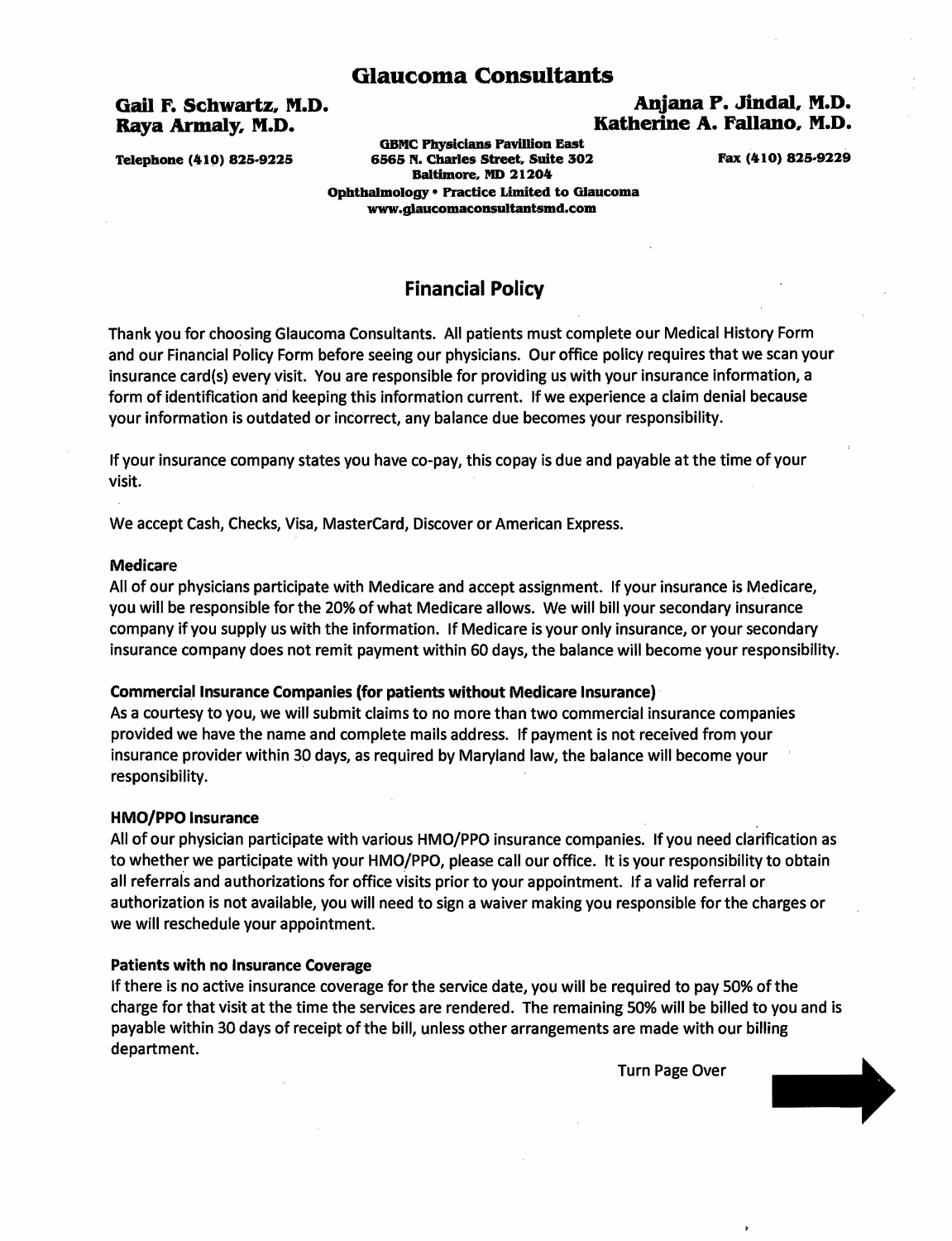## Medical Assistance of Maryland

All of our physicians participate with Maryland Medicaid. On the day of your visit, we will call to verify that your coverage is active. If coverage is active, we will bill Medicaid for you. If not coverage is active, the guidelines for patients without insurance, will apply.

## Medical Assistance of other states, outside of Maryland

Because Medicaid coverage and reimbursement is controlled separately by each state, we will not be able to accept Medicaid from states other than Maryland. Please refer to the guidelines above for patients with no insurance coverage .

#### Payment of Balances

In the event that your insurance company sends payment for services directly to you, it is your . responsibility to forward the payment along with a copy of the explanation of benefits to our office.

### Past Due Balances

If you come for an appointment and there is a balance on your account and the balance is over 60 days or has been forwarded to a collection agency, you will be required to pay this before you are seen unless other arrangements have been made with our billing department.

Please let us know if there are questions.

#### Acceptance and Authorization to bill Insurance

I have read, understand, and agree to this Financial Policy. By my signature below, I request that payment of authorized benefits be made on my behalf to Glaucoma Consultants for services furnished to me by the provider. I authorize any holder of medical information about meto release to my insurance company or any third-party payer any information needed to determine these benefits or the benefits payable for related services. I also understand and acknowledge that I am personally responsible to pay Glaucoma Consultants in full for services that my health insurer will not cover due to non-payment of health insurance premiums.

Signature of Patient **Date** 

Signature of Responsible Party (if patient unable to sign) Date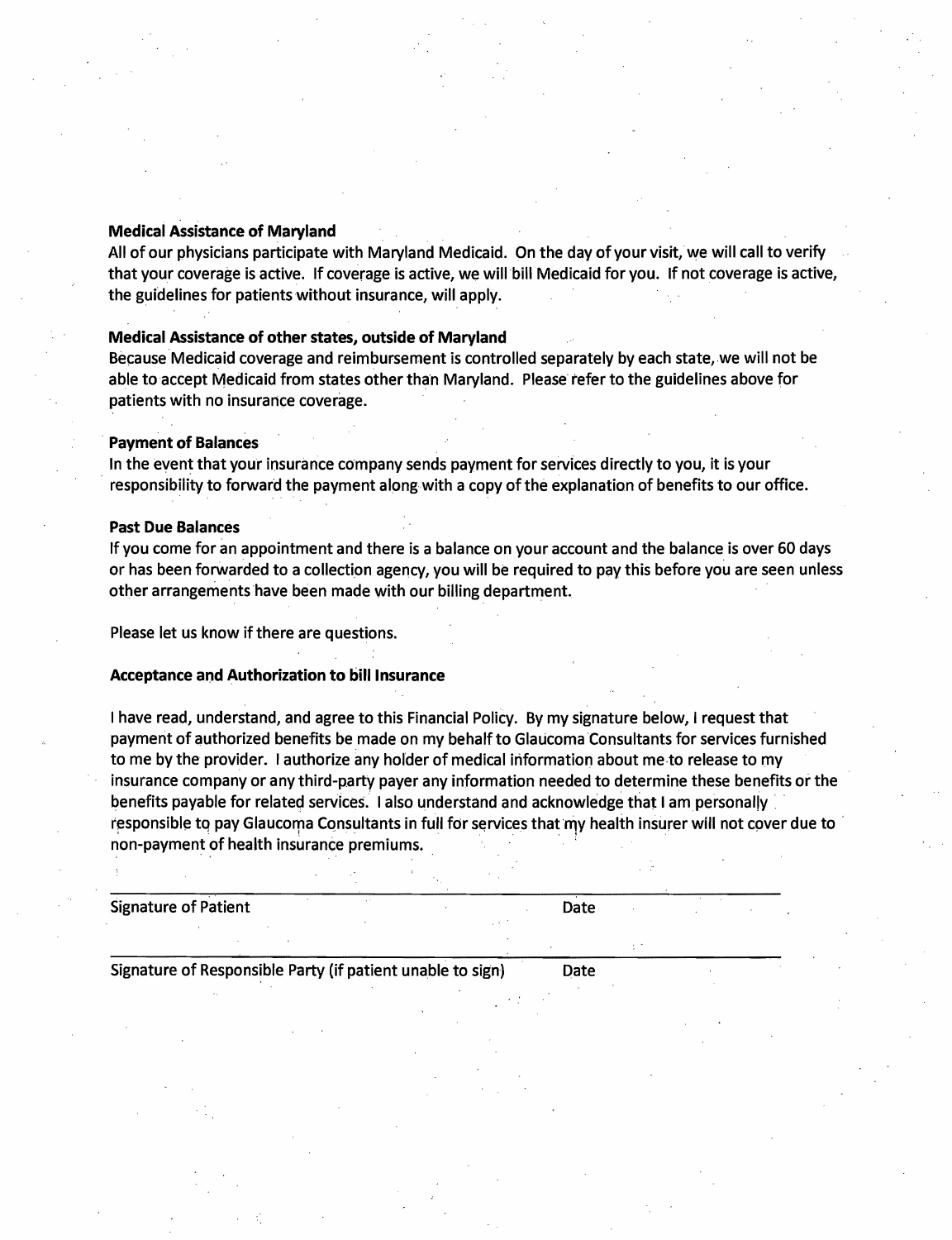## Gail F.Schwartz, M.D. Aqjana P. Jindal, M.D. Katherine A. Fallano, M.D.

GBMC Physicians Pavillion East Telephone (410) 825-9225 6565 N. Charles Street, Suite 302 Fax (410) 825-9229 Baltimore, MD 21204 Opbtbalmology· Practice Limited to Glaucoma www.g1aucomaconsultantsmd.com

# NOTICE OF PRIVACY PRACTICES

By law, we are required to provide you with our Notice of Privacy Practices. THIS NOTICE DESCRIBES HOW MEDICAL/PROTECTED HEALTH INFORMATION ABOUT YOU MAY BE USED AND DISCLOSED AND HOW YOU CAN GET ACCESS TO THIS INFORMATION. PLEASE REVIEW IT CAREFULLY.

### As a patient, you have the following rights:

- 1) The right to inspect and copy your information;
- 2) . The right to request corrections to your information;
- 3) The right to request that your information be restricted;
- 4) The right to request confidential communications;
- 5) The right to a report of your disclosures of your information;
- 6) The right to a paper copy of this notice.

We want to assure you that your medical/protected health information is secure with us. This notice contains information about how we will insure that your information remains private.

If you have any questions about this Notice, the name and phone number of our contact person is:

Lynn Blais Practice Administrator 410-825-9225

#### Acknowledgement of Notice of Privacy Practices

"I hereby acknowledge that I have received a copy of Glaucoma Consultants NOTICE OF PRIVACY PRACTICES. I understand that if I have questions or complaints regarding my privacy rights that I may contact the person listed. I understand that the Glaucoma Consultants will offer me updates to this NOTICE OF PRIVACY PRACTICES should it be amended, modified, or changed in any way."

Please Print **Please Print Please Print Relationship to Patient** 

Patient or Representative Signature Date

ţ

 $\Box$ Patient refused to sign  $\Box$ Patient unable to sign because